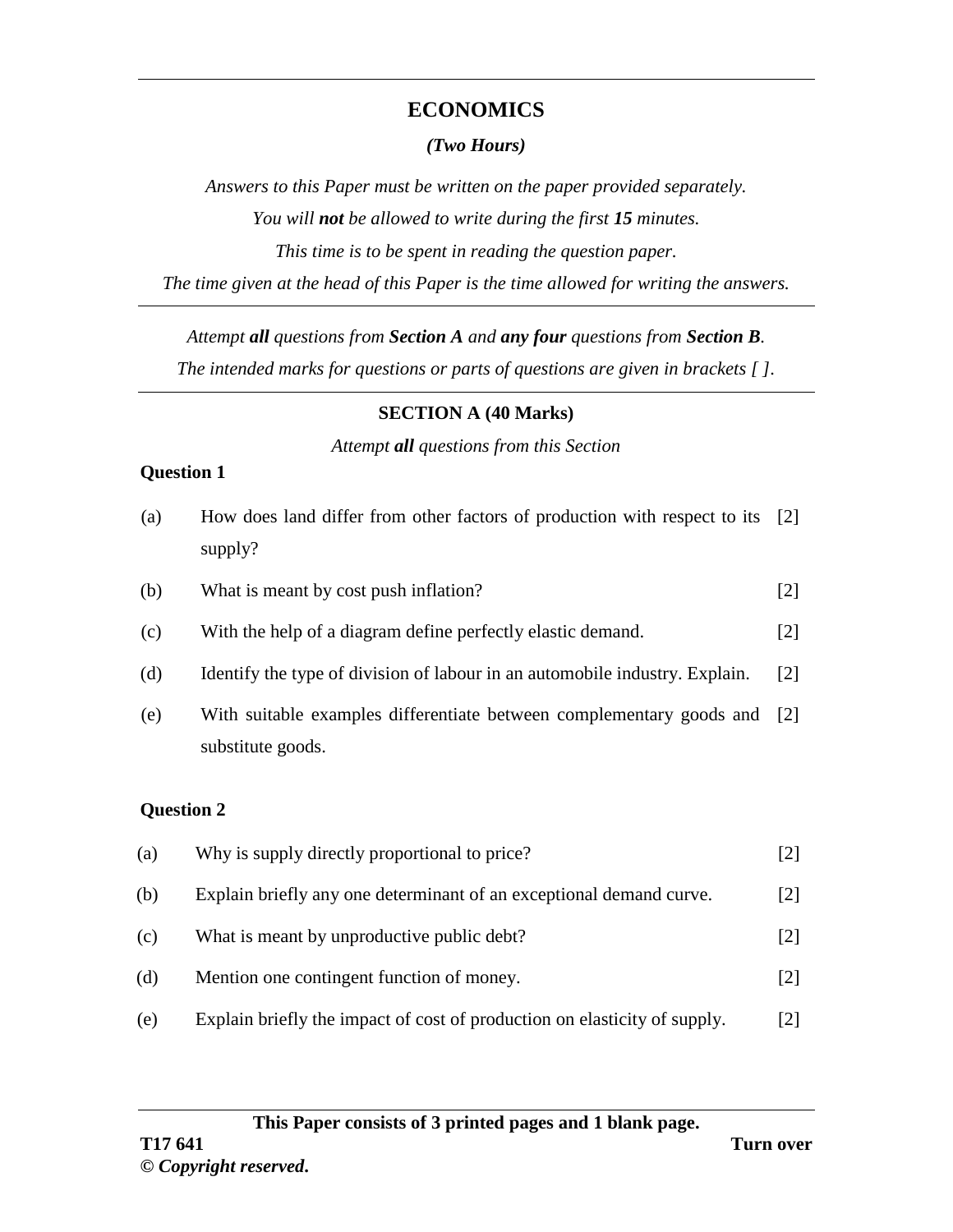# **Question 3**

| (a)               | How does proportional tax differ from progressive tax?                                 | $[2]$ |  |
|-------------------|----------------------------------------------------------------------------------------|-------|--|
| (b)               | Capital depreciates. Explain.                                                          | $[2]$ |  |
| (c)               | What is meant by double coincidence of wants? How does money<br>overcome this problem? | $[2]$ |  |
| (d)               | Expand COPRA. What is its objective?                                                   | $[2]$ |  |
| (e)               | Indirect taxes sometimes help in social reforms. Explain.                              | $[2]$ |  |
| <b>Question 4</b> |                                                                                        |       |  |
| (a)               | Distinguish between fixed capital and floating capital.                                | $[2]$ |  |
| (b)               | How does money act as a standard of deferred payment?                                  | $[2]$ |  |
| (c)               | Define public expenditure?                                                             | $[2]$ |  |
| (d)               | What is meant by consumer awareness?                                                   | $[2]$ |  |
| (e)               | Mention one difference between demand deposits and time deposits.                      | $[2]$ |  |

#### **SECTION B (40 Marks)**

*Attempt any four questions from this Section*

#### **Question 5**

- (a) Define labour. Suggest three methods to improve the efficiency of Indian labour. [5]
- (b) What is meant by capital formation? Explain three causes of low capital formation in India. [5]

# **Question 6**

- (a) Mention an important difference between a Commercial Bank and the Central Bank. Explain briefly three methods adopted by Commercial Banks to advance credit to borrowers. [5]
- (b) Define the term 'Entrepreneur'. Discuss three ways by which an entrepreneur promotes economic growth. [5]